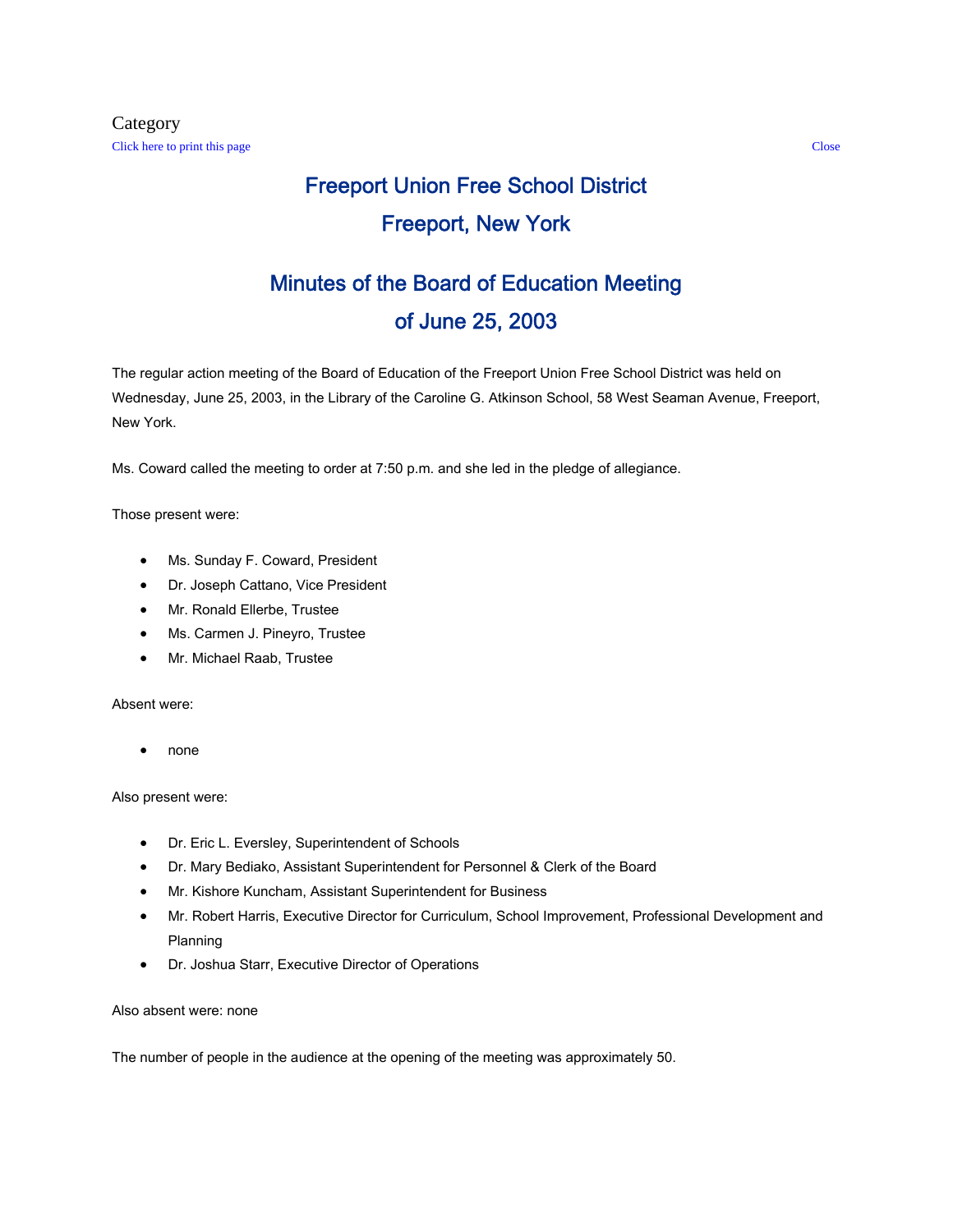#### Superintendent's Report

Dr. Eversley, Superintendent of Schools, recognized the retirees from the last year. He congratulated them on their many years of outstanding service to Freeport Schools and presented them each with a plaque to thank them. The retirees were:

- Suzanne Beauchamp
- Jennie Berkman
- Kathy Birmingham
- Geraldine Borzello
- Michael Campbell
- John Cassidy
- Edna Colon
- Janet DeFlora
- Susan Edwards
- Roberta Eldridge
- Vicki Fuller
- Robert Hirschfeld
- Kathy Hynes
- Judy Holtzman
- Marsha Jensky
- Sue McCafferty
- McArthur McKinnon
- Paulette Pearsall
- Giovanna Pizzillo
- Jack Porzio
- Dolores Rigby
- Ira Schildkraut
- Barbara Stewart
- Marilyn Stuzin
- Diane O'Rourke
- Mariah Lowery
- Jean Karasek

The Superintendent also recognized the Members of the Finance/Budget Advisory Committee for their fine work this past year. He presented them with a special certificate in appreciation of the tireless commitment to the District. The members are:

- Ms. Tracey Pinczehelyi
- Mr. Sig Feile
- Ms. Susan Reinke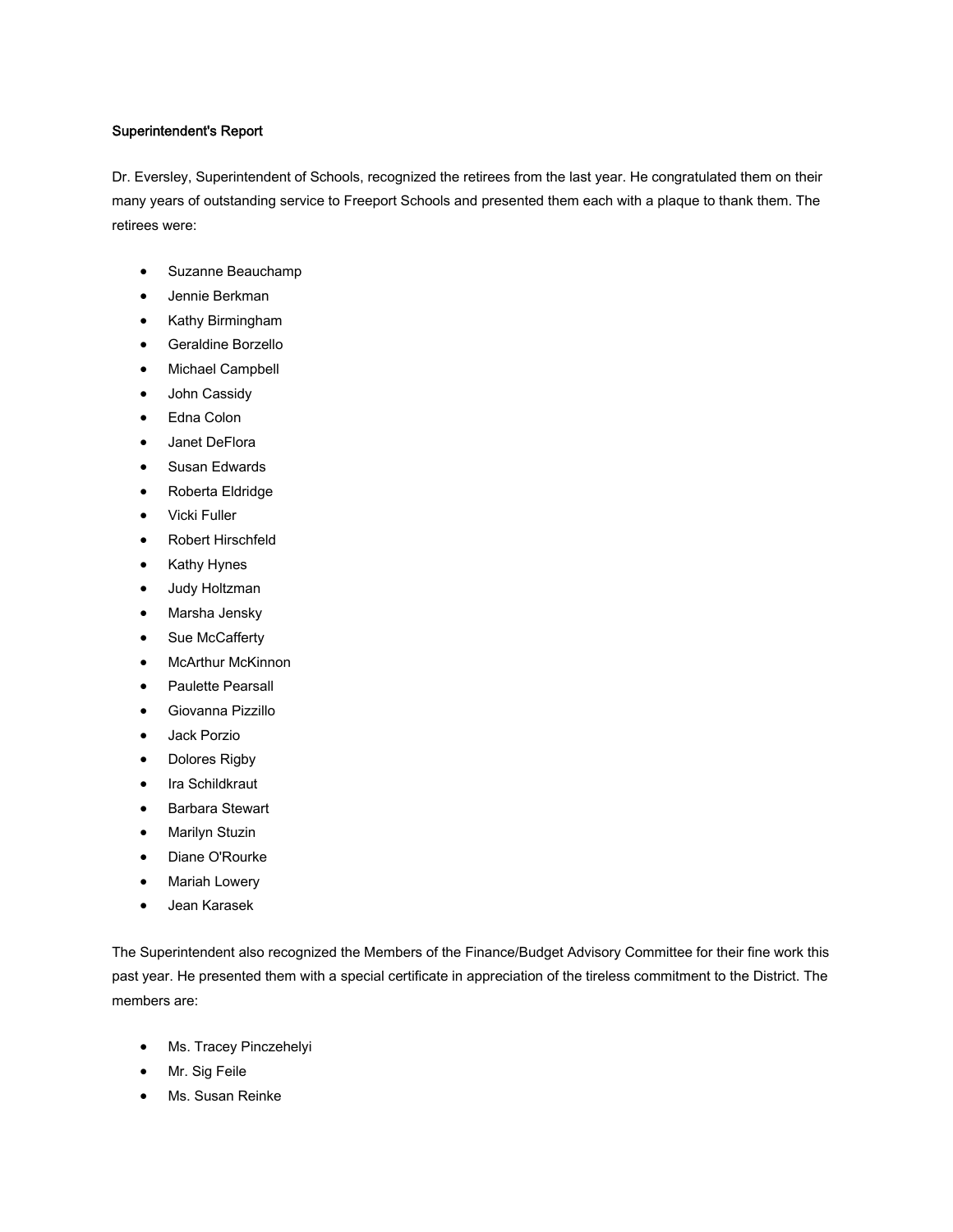- Dr. Albert Renken
- Mr. Frank Tucker
- Ms. Carol Green-Hammond
- Ms. Marjorie Desir
- Ms. Kate Weber
- Ms. Patricia Lewis
- Mrs. Debra McQuillan
- Mr. Robert Tucker
- Ms. Roxanne Wynn-Trotman
- Ms. Lourdes Iglesias
- Mr. Tim Turner
- Mr. Anthony Armstrong
- Mr. Philip Vollono
- Mrs. Judy Bejarano
- Mr. David Taub

Dr. Eversley introduced the members of the Freeport High School International Book Sharing Program:

- Mr. Herbert Brodsky, District Social Studies Coordinator
- Ms. Wendy Lindner, Project Coordinator & Advisor
- Quintin Bolding
- Elivra Brittenum
- Sal Cippola
- Maria De LaCruz
- LaToya Cobb
- Janise Gamble
- George Glover
- Amra Hajdarpasic
- Daniel Helmstadt
- Mayra Hernandez
- Rene Jaco
- Saybah Jallah
- Peter Johnson
- Matthew Lammansingh
- Dwayne Lawson
- Daniana Londono
- Stephen Lozada
- James Masom-Rudolph
- Shanon Morris
- Jennifer Neilsen
- Ginelle Salomon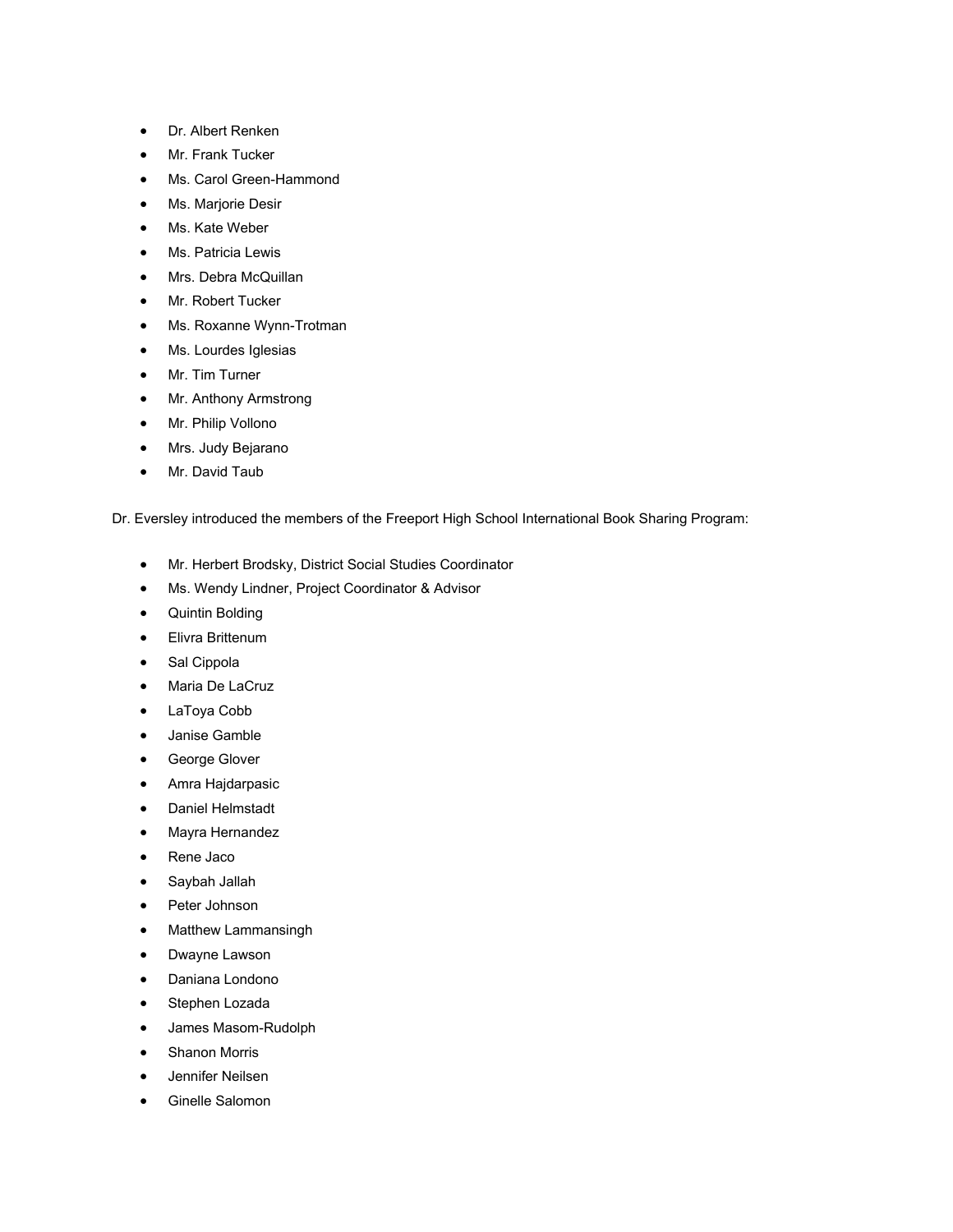- Sean Scott
- Tara Stuhlinger
- Shannon Williams
- Vincent Williams

Ms. Lindner, with the help of some of the participating students, shared the details of the program with the public and the Board. Dr. Eversley thanked them all.

At 8:10 p.m. the President of the Board, Ms. Coward, called for a short break. Refreshments were enjoyed by all.

At 8:25 p.m. the meeting was called back to order.

Dr. Eversley asked Dr. Joshua Starr, Executive Director of Operations, to present the proposed revisions to the Attendance Policy to the Board and public.

Dr. Starr also presented a brief overview on Strategic Planning.

Dr. Eversley discussed a closed campus with the Board.

# Questions from the Public

The public was then given the opportunity to address the Board of Education. Each speaker was allowed to address the Board for six minutes. The Board and administration addressed the comments from the public.

# Board of Education Committee Reports

Mr. Raab reported that the Library Committee will be meeting on June 26, 2003.

#### Items for Action

On a motion by Ms. Pineyro and a second by Mr. Raab the following items, on a consent agenda, were approved:

#### Acceptance of the Minutes

Resolved that the Board of Education hereby accepts the minutes of the following meetings as written:

- May 20, 2003;
- June 3, 2003;
- June 11, 2003.

#### Leave of Absence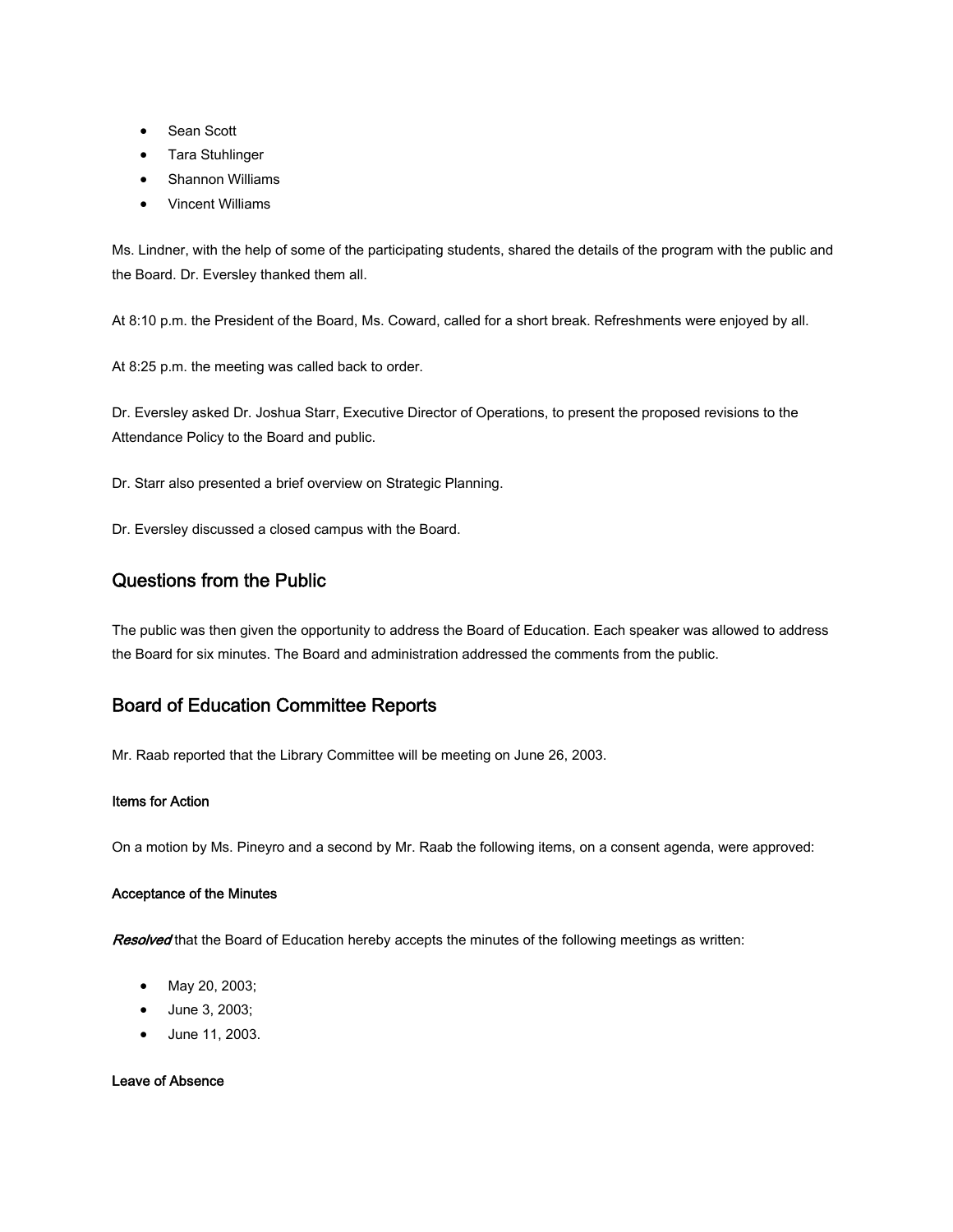**Resolved** that the Board hereby grants a request for leave as listed in the following:

- Barbara Latham-Speller, Cleaner, effective April 24, 2003 through April 23, 2004, as per section 71 of Civil Service Law.
- Clare DeNinno, Clerk-Typist, effective May 9, 2003 for health reasons.
- Rhonda Kilman , Elementary Teacher, effective May 15, 2003 through June 30, 2003, for health reasons.
- Vashti Burke, General Music Teacher, effective May 12, 2003 through May 28, 2003, for health reasons.

## Change of Status

Resolved that the Board of Education of the Freeport Union Free School District hereby extends the probationary period ending date by one year to August 31, 2004, for the following individuals, in accordance with the provisions of letters dated May 8, 2003 and May 23, 2003.

- Barbara Mehlman , Library Media Teacher, probationary period extended to August 31, 2004.
- Michael Sohn , Mathematics Teacher, probationary period extended to August 31, 2004.

## Resignation of Staff

Resolved that the Board of Education the Freeport Union Free School District hereby accepts the letter(s) of resignation from the following staff members as listed:

- Susan Bauman , Guidance Counselor, effective June 30, 2003.
- John Liadakis, Maintainer, effective June 2, 2003.
- Keith Brown, Lab Facilitator, effective May 15, 2003.
- Anne Petitto, Senior Clerk Typist, effective June 13, 2003
- Barbara Lang, Senior Stenographer, effective June 13, 2003.
- Jodi Guida , part-time Teaching Assistant, effective June 30, 2003.
- Miriam Levine , Mathematics Teacher, effective June 30, 2003.
- Paul Caputo, Music Teacher, effective June 30, 2003.
- Ronald Kempf, Security Aide, effective June 29, 2003.
- John O'Sullivan , Science Teacher, September 1, 2003.
- Brenda Daniel, English Teacher, effective June 30, 2003.
- Ella Wilkinson , part-time Teaching Assistant, effective June 27, 2003.
- Lisa Eisenberg , Elementary Teacher, effective June 30, 2003.
- Giovanni Escobedo , full-time Teaching Assistant, effective June 30, 2003
- Renee Crump, Assistant Principal, effective June 30, 2003.
- **Edward Ranft**, Foreign Language Teacher, effective July 25, 2003.

## Retirement of Staff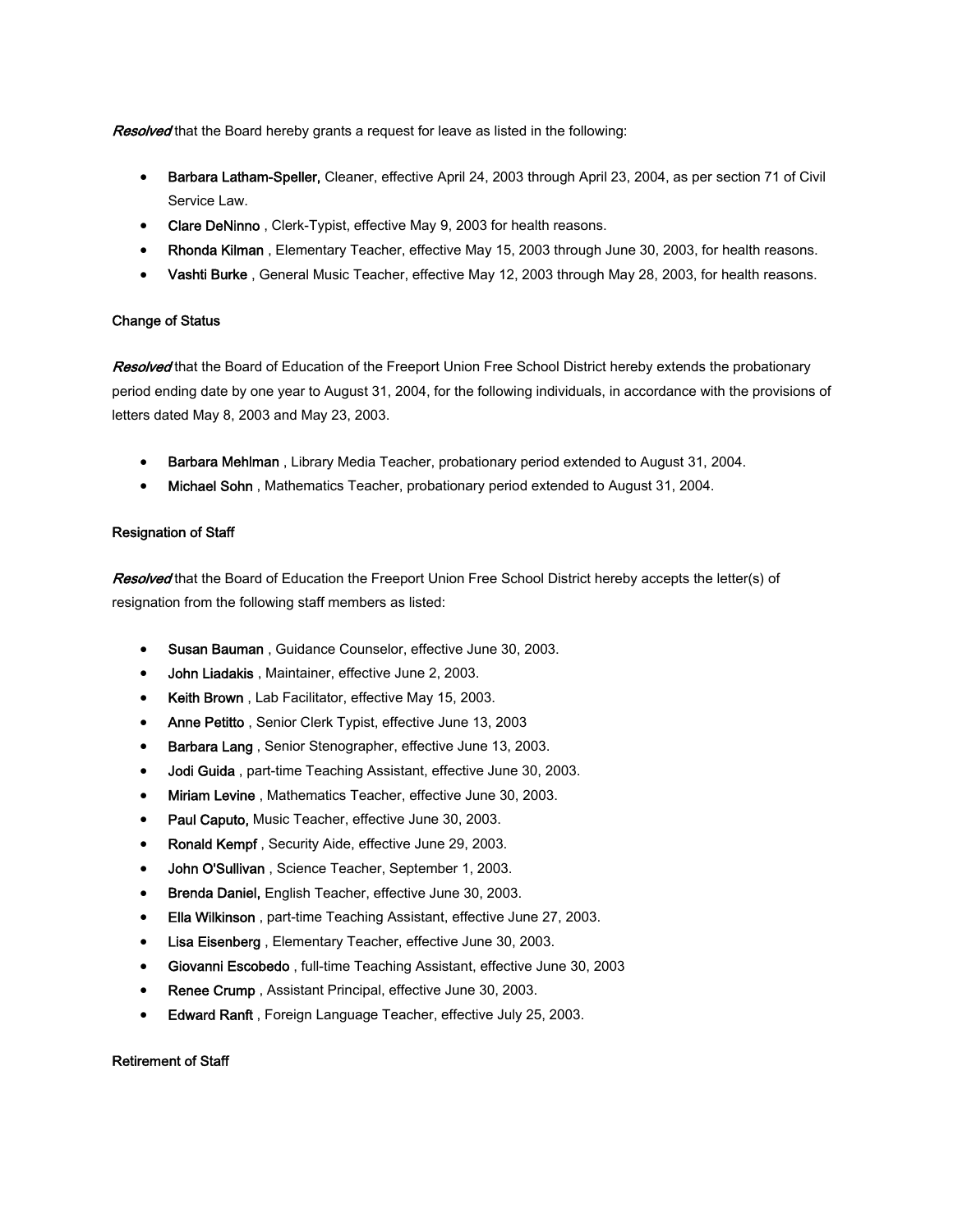Resolved that the Board of Education of the Freeport Union Free School District hereby accepts the letter of retirement from the following staff member:

Jean Karasek, Music Teacher, effective July 1, 2003 after serving the children of Freeport for more than three years.

#### Appointment of Staff

## **Probationary**

Resolved that the Board of Education of the Freeport Union Free School District, upon the recommendation of the Superintendent, hereby appoints the individuals listed in the attached Appointment of Staff Report - Probationary, in accordance with the rules of the Board of Regents. These individuals shall posses appropriate certification allowing them to serve as teachers in the public schools of New York.

- Antoinette McLean, School Psychologist, (replacing J. Guthman, resigned) a probationary appointment effective September 1, 2003 through August 31, 2006. Compensation will be on step 1-2A of the U3A Schedule at \$62,022. Assignment: Atkinson.
- Carmen Tarantino , Social Worker, (replacing D. O'Rourke, retired) a probationary appointment effective September 1, 2003 through August 31, 2005. Compensation will be on step 3-2A of the U3D Schedule at \$52,727. Assignment: Atkinson.
- Jeffrey Glass, Social Studies Teacher, (replacing I. Schildkraut, retired) a probationary appointment effective September 1, 2003 through August 31, 2006. Compensation will be on step 1-2D of the U3D Schedule at \$51,689. Assignment: FHS.
- Kim Freeman, Guidance Counselor, (replacing G. Kelly, resigned) a probationary appointment effective September 1, 2003 through August 31, 2005. Compensation will be on step 3-2A of the H3D Schedule at \$56,683. Assignment: FHS.
- Robin Hoffman , ESL Teacher, (replacing J. Holtzman, retired) a probationary appointment effective September 1, 2003 through August 31, 2005. Compensation will be on step 7-2D of the U3D Schedule at \$64,611. Assignment: Bayview.
- **Lisa Eisenberg**, Library Media Specialist, (replacing J. Berkman, retired) a probationary appointment effective September 1, 2003 through August 31, 2005. Compensation will be on step 15-2A of the U3D Schedule at \$78,967. Assignment: Giblyn.
- Stacie Wortman , Elementary Guidance Counselor, (replacing S. Bauman, resigned) a probationary appointment effective September 1, 2003 through August 31, 2006. Compensation will be on step 1-2A of the E3D Schedule at \$51,049. Assignment: Archer.
- Lisa Mazzella, Elementary Teacher, (replacing C. Worrell, resigned) a probationary appointment effective September 1, 2003 through August 31, 2005. Compensation will be on step 2-2A of the U3D Schedule at \$50,673. Assignment: Bayview.
- Daria Jackson, Special Education Teacher, (replacing S. McCafferty, retired) a probationary appointment effective September 1, 2003 through August 31, 2005. Compensation will be on step 5-2D of the U3D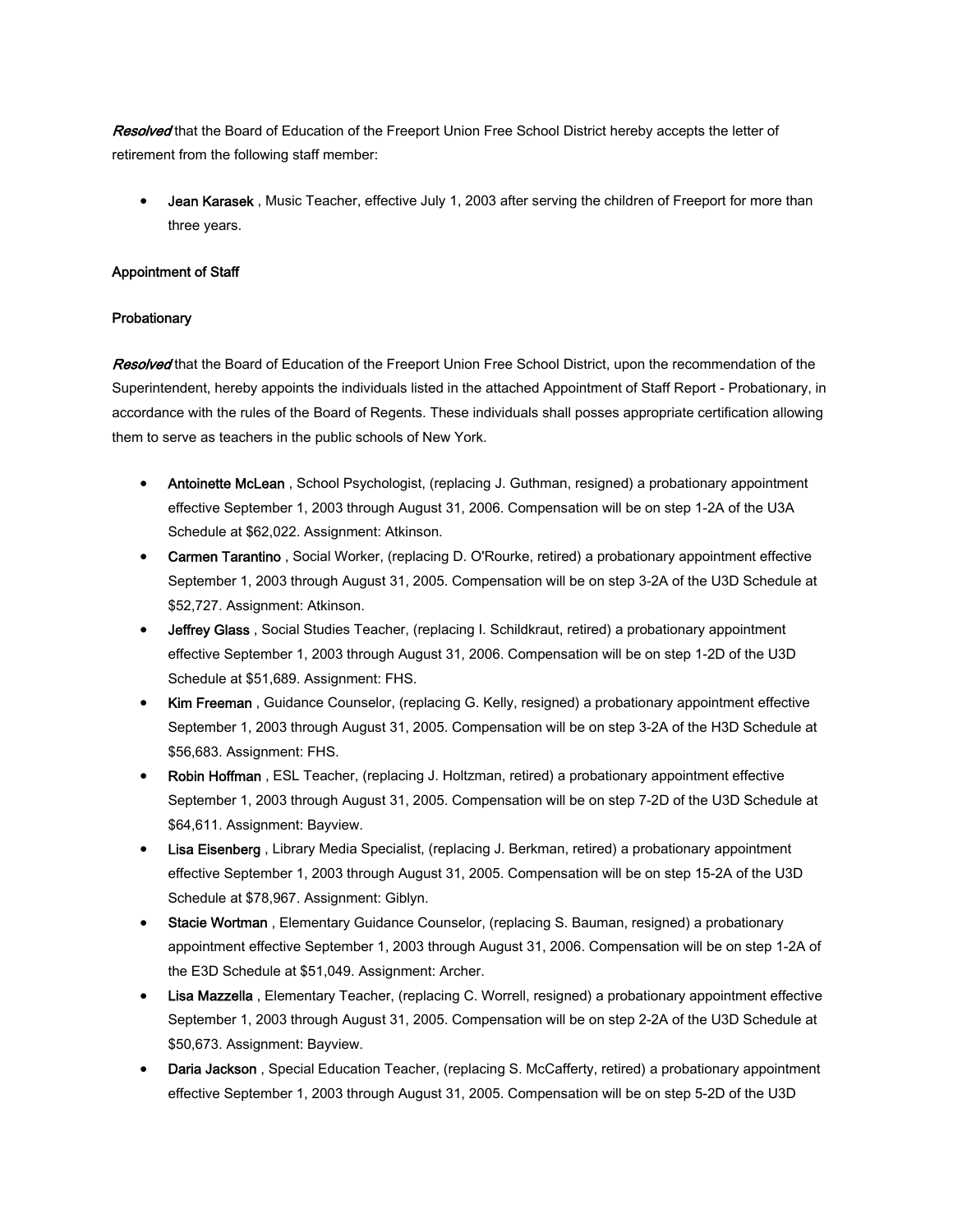Schedule at \$60,343. Assignment: Atkinson.

• Sila Giorgio, Special Education Teacher, (replacing B. Stewart, retired) a probationary appointment effective September 1, 2003 through August 31, 2006. Compensation will be on step 4-2A of the U3D Schedule at \$54,791. Assignment: FHS.

#### **Temporary**

Resolved that the Board of Education of the Freeport Union Free School District, upon the recommendation of the Superintendent, hereby appoints the individuals listed in the attached Appointment of Staff Report - Temporary, in accordance with the rules of the Board of Regents. These individuals shall posses appropriate certification allowing them to serve as teachers in the public schools of New York.

- Donald R. Moore, Jr., Senior Instructor, JROTC, (new) a temporary appointment effective July 1, 2003 through June 30, 2004. Compensation will be on step 20-2E of the U3D Contract at \$87,366. Assignment: FHS.
- Susan Johnson, 4/5 Art Teacher, (replacing S. Johnson, position ended) a temporary appointment effective September 1, 2003 through June 30, 2004. Compensation will be on step 8-2A of the U3D Schedule at \$50,669.60. Assignment: New Visions.
- Stephanie Geller, 4/5 Music Teacher, (replacing S. Geller, position ended) a temporary appointment effective September 1, 2003 through June 30, 2004. Compensation will be on step 2-2A of the U3D Schedule at \$40,538.40. Assignment: Columbus.
- Joseph Perez , ESL Teacher, (replacing M. Rivera, LOA) a temporary appointment effective September 1, 2003 through June 30, 2004. Compensation will be on step 3-2A of the U3D Schedule at \$52,727. Assignment: FHS.
- Matthew Yatsyla , Elementary Teacher, (replacing M. Yatsyla, position ended) a temporary appointment effective September 1, 2003 through June 30, 2004. Compensation will be on step 1-1A of the U3C Schedule at \$41,163. Assignment: Atkinson.
- Maria Stephenson, ESL Teacher, (replacing R. Hoffman, position ended) a temporary appointment effective September 1, 2003 through June 30, 2004. Compensation will be on step 1-2E of the U3D Schedule at \$52,747. Assignment: Columbus.
- Donna Rusinek, Elementary Teacher, (replacing C. Johnson, LOA) a temporary appointment effective September 1, 2003 through June 30, 2004. Compensation will be on step 2-2A of the U3D Schedule at \$50,673. Assignment: Archer.
- Noreen Puppo , Elementary Teacher, (replacing N. Puppo, position ended) a temporary appointment effective September 1, 2003 through June 30, 2004. Compensation will be on step 2-2A of the U3C Schedule at \$50,673. Assignment: Archer.

#### Teacher Assistant

Resolved that the Board of Education of the Freeport Union Free School District, upon the recommendation of the Superintendent, hereby appoints the individuals listed in the attached Appointment of Staff Report - Teacher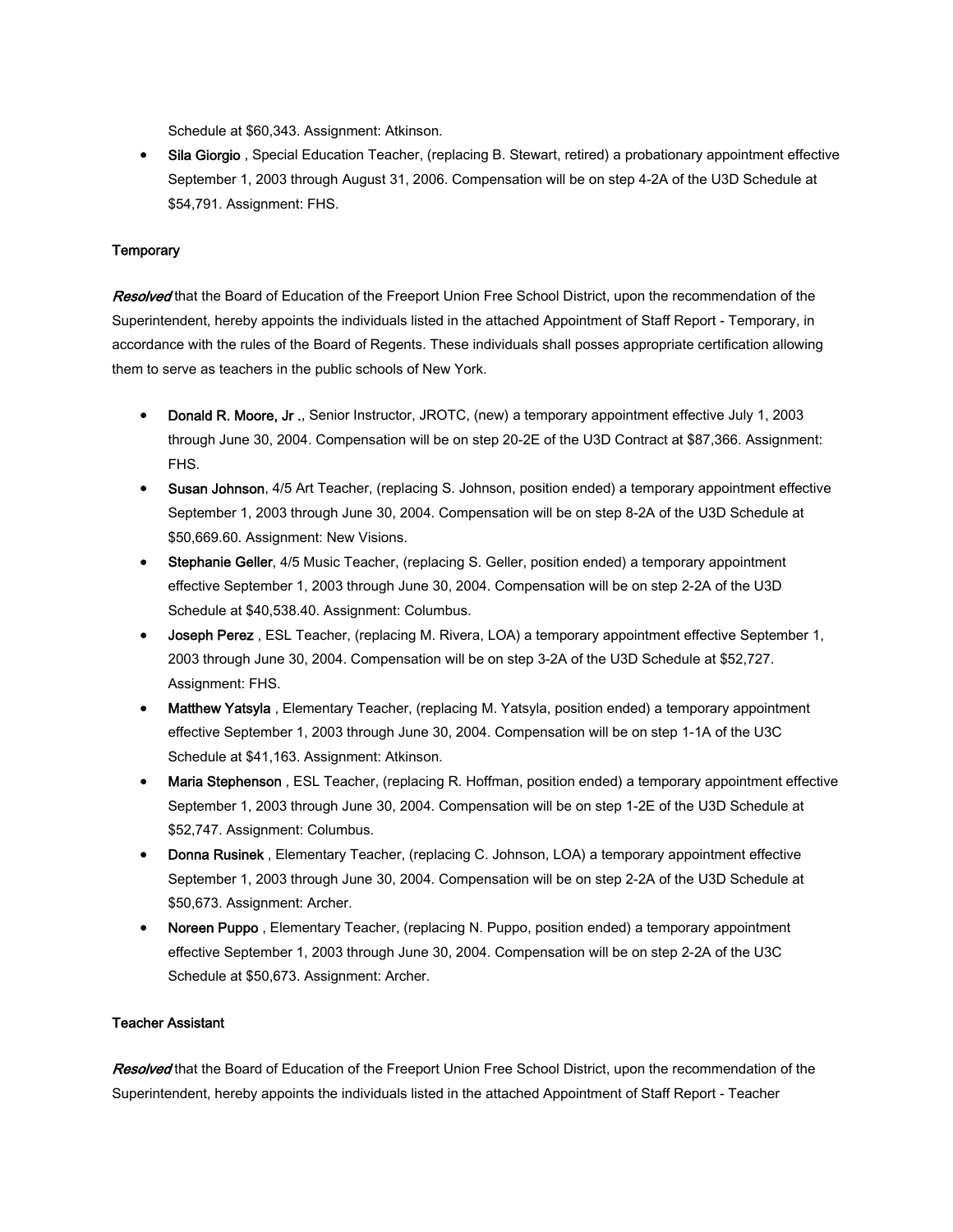Assistant Category, in accordance with the rules of the Board of Regents. These individuals shall posses appropriate certification allowing them to serve as teachers in the public schools of New York.

• J. Lisa Lemite , full-time Teaching Assistant, (replacing K. Paige, resigned) a probationary appointment effective May 19, 2003 through May 18, 2006. Compensation will be according to the FTAA Contract at \$12,073. Assignment: FHS.

## Appointment of Summer School Staff

Resolved that the Board of Education of the Freeport Union Free School District, upon the recommendation of the Superintendent, hereby appoints the individuals listed in the attached Appointment of Summer School Staff Report, in accordance with the rules of the Board of Regents. These individuals shall posses appropriate certification allowing them to serve as teachers or other staff in the public schools of New York.

#### CSE/CPSE Minutes

Resolved that the Board of Education hereby accepts the minutes of the meetings of the committees on Special Education and Preschool Special Education for the following dates:

April 16, 2003; May 1, 2003; May 9, 2003; May 12, 2003; May 13, 2003; May 14, 2003; May 15, 2003; May 16, 2003; May 19, 2003; May 20, 2003; May 21, 2003; May 30, 2003; June 2, 2003; June 9, 2003; June 10, 2003; June 12, 2003; June 13, 2003 ; June 16, 2003, June 17, 2003; June 18, 2003; June 19, 2003; June 20, 2003.

#### Acceptance of a Gifts

Resolved that the Board of Education of the Freeport Union Free School District hereby accepts the following gifts for the use of the Select Chorale at Freeport High School:

- \$500.00 from Mrs. Belle Sylvester
- \$500.00 from Mrs. Mildred Joseph

The Freeport Union Free School District and the Select Chorale gratefully accept these generous donations and will use them to the benefit of the music program at Freeport High School.

Be It Also Resolved that the Board of Education of the Freeport Union Free School District hereby accepts the donation of a color computer monitor valued at \$100.00 from Mr. Phillip Vollono, for the use of the children of Freeport.

The motions carried unanimously: Cattano, Coward, Ellerbe, Pineyro, and Raab.

# Individual Action Items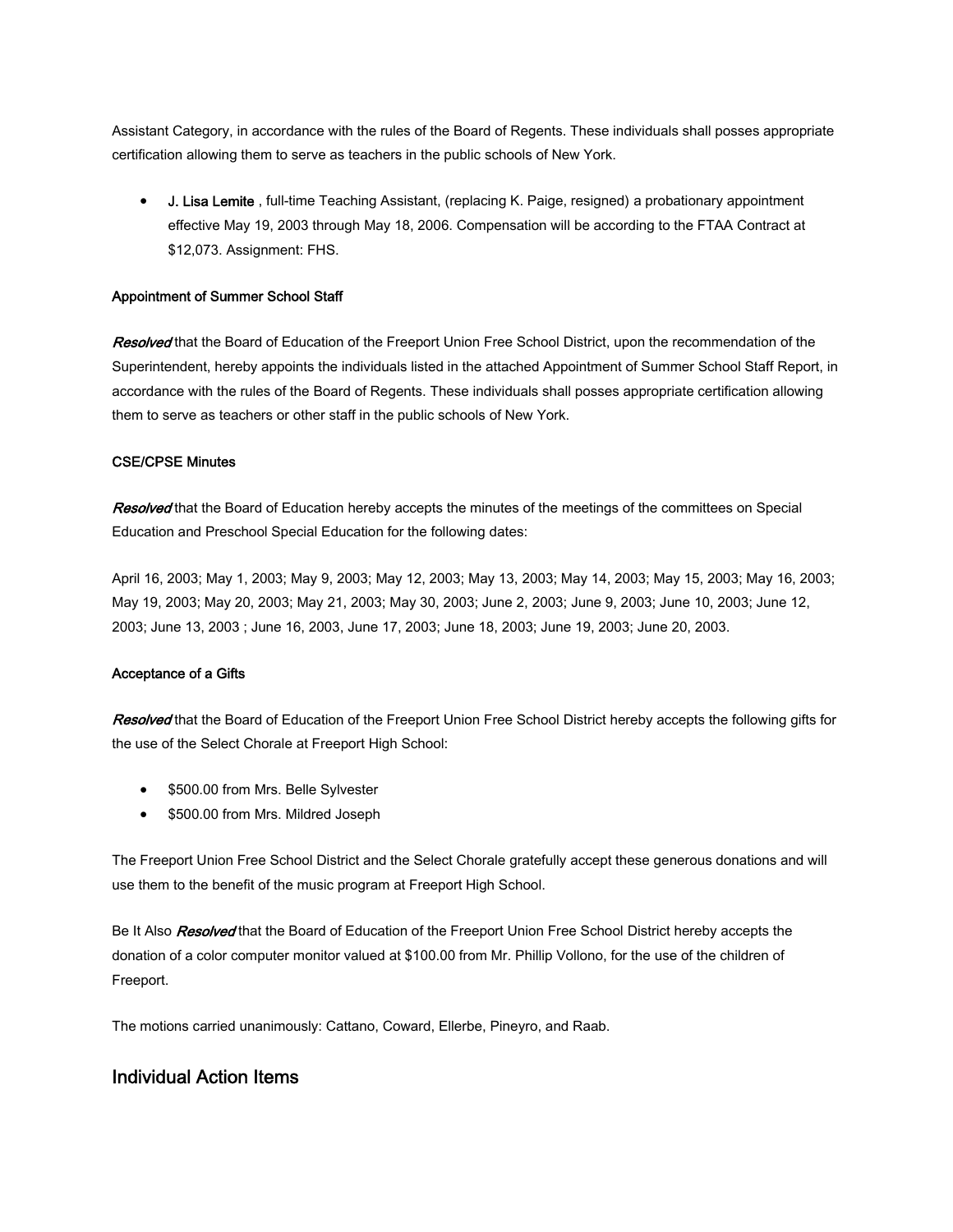#### Appointment of Administrative Staff

Mr. Raab offered the following resolution for adoption :

Be It Resolved that the Board of Education of the Freeport Union Free School District hereby appoints Renee Crump as Principal of New Visions School, a probationary appointment effective July 1, 2003 through June 30, 2006. Compensation will be on step 4 of the Elementary Principal Schedule at \$110,232.

Mr. Ellerbe seconded the motion and the motion carried: Cattano, Coward, Ellerbe, Pineyro and Raab.

#### Finance

Mr. Raab offered the following resolution for adoption:

TAX ANTICIPATION NOTE RESOLUTION OF FREEPORT UNION FREE SCHOOL DISTRICT, NEW YORK, TO BE ADOPTED JUNE 25, 2003, AUTHORIZING THE ISSUANCE OF NOT TO EXCEED \$9,500,000 TAX ANTICIPATION NOTES IN ANTICIPATION OF THE RECEIPT OF TAXES TO BE LEVIED FOR THE FISCAL YEAR ENDING JUNE 30, 2004.

RESOLVED BY THE BOARD OF EDUCATION OF FREEPORT UNION FREE SCHOOL DISTRICT, IN THE COUNTY OF NASSAU, NEW YORK, AS FOLLOWS:

Tax Anticipation Notes (herein called "Notes") of Freeport Union Free School District, in the County of Nassau, New York (herein called "District"), in the principal amount of not to exceed \$9,500,000 and any notes in renewal thereof, are hereby authorized to be issued pursuant to the provisions of Sections 24.00 and 39.00 of the Local Finance Law, constituting Chapter 33-a of the Consolidated Laws of the State of New York (herein called "Law").

FURTHER Resolved that the following additional matters are hereby determined and declared as in the attached.

The motion was seconded by Mr. Ellerbe and unanimously carried: Cattano, Coward, Ellerbe, Pineyro and Raab.

Granting of Tenure

Mr. Ellerbe offered the following resolution for adoption:

Be it Resolved that the Board of Education of the Freeport Union Free School District hereby grants tenure status to the following individuals: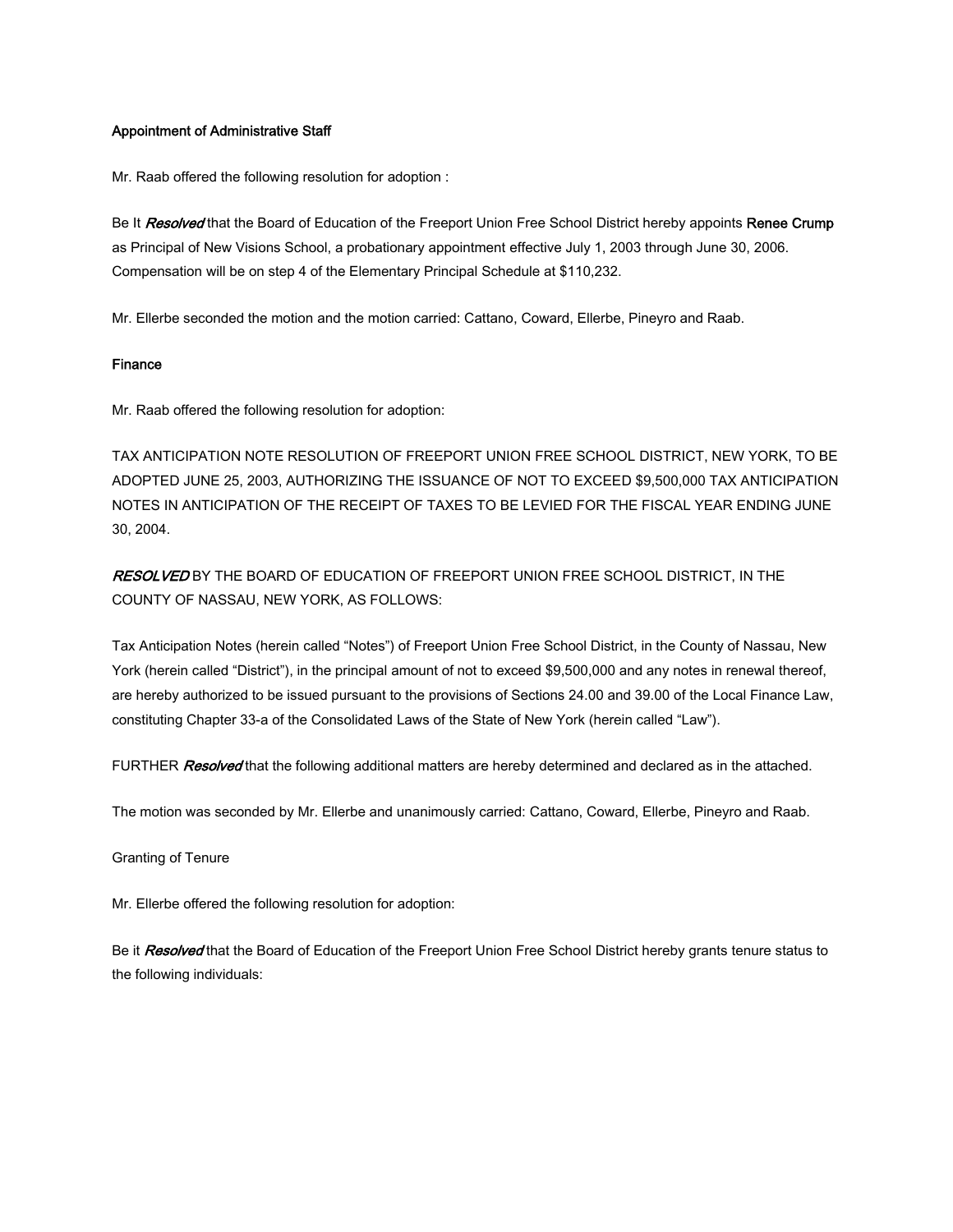# Administrative Positions

| NAME          |      | SCHOOL | TENURE AREA                                   | <i>TENURE DATE</i> |
|---------------|------|--------|-----------------------------------------------|--------------------|
| Maurice Grant | FHS. |        | Assistant Principal                           | August 7, 2003     |
| Beth Elan     | FHS. |        | School District Administrator August 21, 2003 |                    |

## Teaching Positions

| <b>NAME</b>           | <b>SCHOOL</b> | TENURE AREA               | <i><b>TENURE DATE</b></i> |
|-----------------------|---------------|---------------------------|---------------------------|
| Jacqueline Genesoni   | <b>FHS</b>    | Mathematics               | September 1, 2003         |
| John Fay              | <b>FHS</b>    | Science                   | September 1, 2003         |
| Rafaela Santana       | <b>FHS</b>    | Foreign Language          | September 1, 2003         |
| Robert Capalbo        | <b>FHS</b>    | Science                   | September 1, 2003         |
| Anthony May           | Bayview       | <b>Physical Education</b> | September 1, 2003         |
| <b>William Timmes</b> | Columbus      | <b>Physical Education</b> | September 1, 2003         |
| Joseph D'Agostino     | <b>FHS</b>    | <b>Mathematics</b>        | September 1, 2003         |
| Jennifer Carne        | Dodd          | <b>Social Studies</b>     | September 1, 2003         |
| Rosemarie Alario      | Atkinson      | <b>Guidance Counselor</b> | September 1, 2003         |
| Patrice Rudolph       | Columbus      | Elementary                | September 1, 2003         |
| Colleen Vazquez       | Bayview       | Elementary                | September 1, 2003         |
| John Rothhaupt        | Atkinson      | Elementary                | September 1, 2003         |
| Sylvia Moreira        | Archer        | Elementary                | September 1, 2003         |
| Karen Jaeger          | <b>FHS</b>    | <b>Mathematics</b>        | September 1, 2003         |
| AJ Hepworth           | Dodd          | Science                   | September 1, 2003         |
| Eileen Mahony         | Giblyn        | Elementary                | September 1, 2003         |
| Christina Molnar      | Giblyn        | Elementary                | September 1, 2003         |
| Nicole Kelly          | <b>FHS</b>    | English                   | September 1, 2003         |
| <b>Barry Tacktill</b> | Dodd          | English                   | September 1, 2003         |
| Yvonne Brown          | Dodd          | Home & Careers            | September 1, 2003         |
| Mitchell Levy         | Bayview       | Elementary                | September 1, 2003         |
| Amy Lederer           | Columbus      | Elementary                | September 1, 2003         |
| Lori Lechner          | Bayview       | Elementary                | September 1, 2003         |
| Mary Kate Gunther     | Atkinson      | Elementary                | September 1, 2003         |
| Nicole Bruscino       | Archer        | Elementary                | September 1, 2003         |
| Jennifer Lopez        | NV/Atkinson   | School Psychologist       | September 1, 2003         |
| Anthony Aniano        | Dodd          | <b>Mathematics</b>        | September 1, 2003         |
| Patricia Desatnick    | <b>FHS</b>    | Mathematics               | September 1, 2003         |
| Jaclyn Benjamin       | Dodd          | English                   | September 1, 2003         |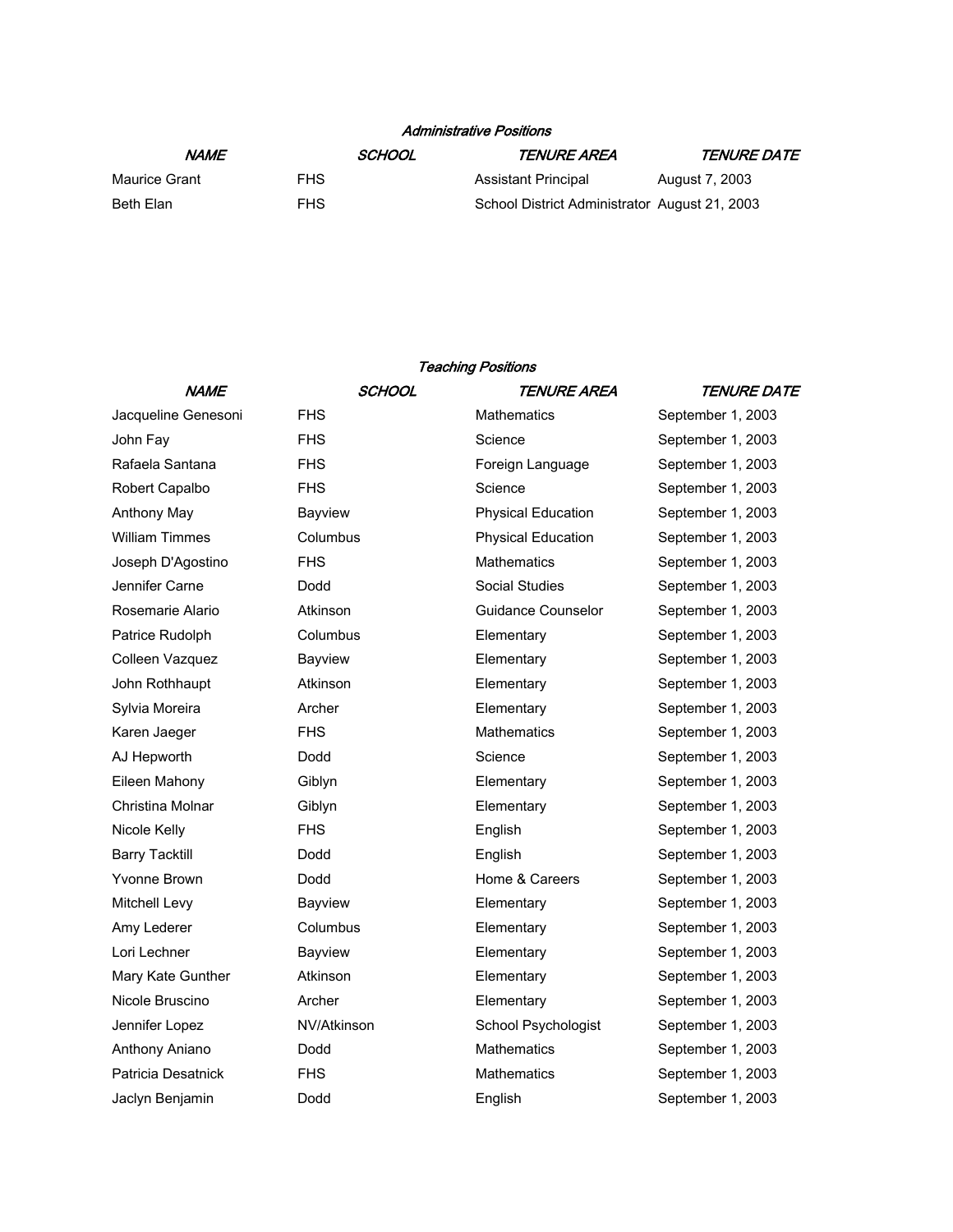| Giuseppa Sofia        | <b>FHS</b> | ESL & Foreign Language | September 1, 2003  |
|-----------------------|------------|------------------------|--------------------|
| Rychelle Weseman      | <b>FHS</b> | Guidance Counselor     | September 1, 2003  |
| Susanne DiDomenico    | Bayview    | Reading                | September 1, 2003  |
| <b>Beth Rugolo</b>    | Giblyn     | Elementary             | September 1, 2003  |
| <b>Tracie Roberts</b> | Dodd       | Special Education      | September 1, 2003  |
| Loida Chambers-Alexis | Atkinson   | Elementary             | September 1, 2003  |
| <b>Bonnie Ashley</b>  | <b>FHS</b> | Science                | September 1, 2003  |
| Alison Cervini        | Atkinson   | Elementary             | September 1, 2003  |
| Carrie Frederick      | Atkinson   | Elementary             | September 1, 2003  |
| Caryn Stein           | <b>FHS</b> | Special Education      | September 1, 2003  |
| Geraldine LaPenne     | Bayview    | Elementary             | September 1, 2003  |
| Michelle Lebert       | Dodd       | Science                | September 1, 2003  |
| Alan Davidson         | <b>FHS</b> | Special Education      | September 1, 2003  |
| Linda Stone           | <b>FHS</b> | Foreign Language       | September 1, 2003  |
| Laura Baines          | Dodd       | English                | September 1, 2003  |
| Wendy Lindner         | <b>FHS</b> | Social Studies         | September 1, 2003  |
| Barbara LaPlaca       | <b>FHS</b> | Science                | September 1, 2003  |
| <b>Rachel Wit</b>     | Atkinson   | Elementary             | September 1, 2003  |
| Rhonda Kilman         | Bayview    | Elementary             | September 30, 2003 |

## Teaching Assistant Positions

| <b>NAME</b>            | <b>SCHOOL</b> | TENURE AREA               | <i><b>TENURE DATE</b></i> |
|------------------------|---------------|---------------------------|---------------------------|
| Sonnia Urrea           | Dodd          | <b>Teaching Assistant</b> | September 1, 2003         |
| Concepcion Rincon      | <b>FHS</b>    | Teaching Assistant        | September 1, 2003         |
| Greta Villanueva       | NV            | <b>Teaching Assistant</b> | September 1, 2003         |
| Rochelle McKeen        | Giblyn        | Teaching Assistant        | September 1, 2003         |
| Nancy Misita           | Giblyn        | <b>Teaching Assistant</b> | September 1, 2003         |
| Dorothy Harrison       | <b>FHS</b>    | <b>Teaching Assistant</b> | September 1, 2003         |
| Hollie Warren          | Atkinson      | Teaching Assistant        | September 1, 2003         |
| Ellen Kopit            | Atkinson      | <b>Teaching Assistant</b> | September 1, 2003         |
| Mindy Burman           | Atkinson      | Teaching Assistant        | September 1, 2003         |
| Teresa Carman          | Columbus      | <b>Teaching Assistant</b> | September 1, 2003         |
| Sedigheh Karimi        | Columbus      | Teaching Assistant        | September 5, 2003         |
| Keisha Peterkin        | Bayview       | Teaching Assistant        | September 18, 2003        |
| Yolanda Broncano       | Atkinson      | Teaching Assistant        | September 20, 2003        |
| <b>Valerie Romulus</b> | Atkinson      | <b>Teaching Assistant</b> | September 25, 2003        |
| Olinda Fernandez       | Giblyn        | Teaching Assistant        | October 10, 2003          |
| Gloria Groover         | NV            | Teaching Assistant        | October 30, 2003          |
|                        |               |                           |                           |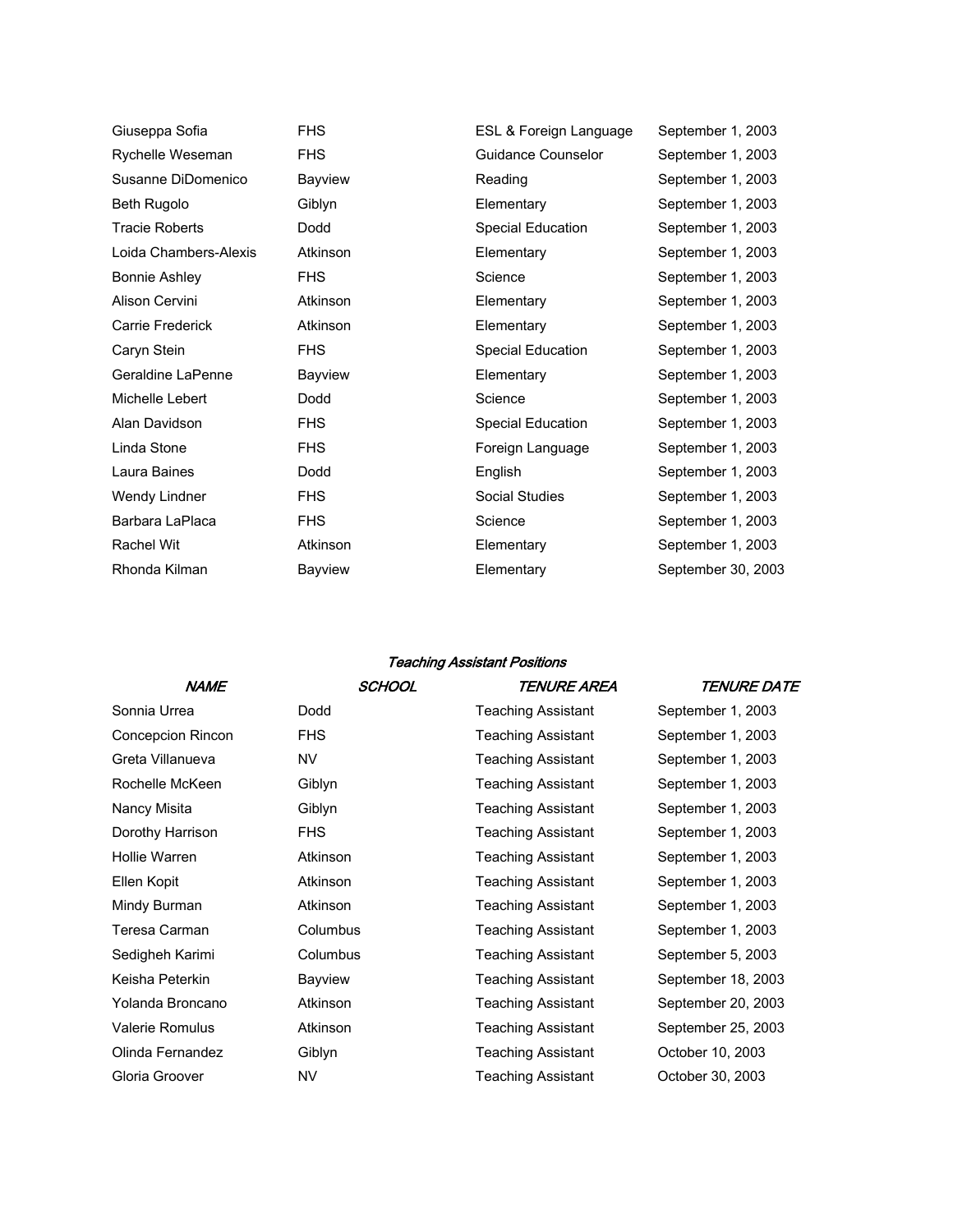The motion was seconded by Ms. Pineyro and carried, the vote was:

Yeas: Cattano, Coward, Ellerbe and Pineyro

Nays: 0

Abstentions: Raab.

#### Resolution to Abolish Positions and Excess Staff

Mr. Raab offered the following resolution for adoption:

Be It Resolved by the Board of Education of the Freeport Union Free School District that three teaching positions within the English tenure area are hereby abolished effective September 1, 2003; and

Be It Further Resolved that Stephanie Guidorizzi, Elaine Schreibman and Douglas Durdaller as the least senior professional staff members in the English tenure area are hereby excessed from said positions effective September 1, 2003, and

Be It Further Resolved that said excessed professional staff members shall be placed on a preferred eligible list as per Education Law §3013.

The motion was seconded by Mr. Ellerbe and unanimously carried: Cattano, Coward, Ellerbe, Pineyro and Raab.

#### Resolution to Abolish Positions and Excess Staff

Mr. Raab offered the following resolution for adoption:

Be It Resolved by the Board of Education of the Freeport Union Free School District that one teaching position within the Mathematics tenure area is hereby abolished effective September 1, 2003; and

Be It Further Resolved that Craig Michel as the least senior professional staff member in the Mathematics tenure area is hereby excessed from said position effective September 1, 2003, and

Be It Further *Resolved* that said excessed professional staff member shall be placed on a preferred eligible list as per Education Law §3013.

The motion was seconded by Mr. Raab and it passed. The vote was:

Yeas: Coward, Ellerbe, Pineyro and Raab.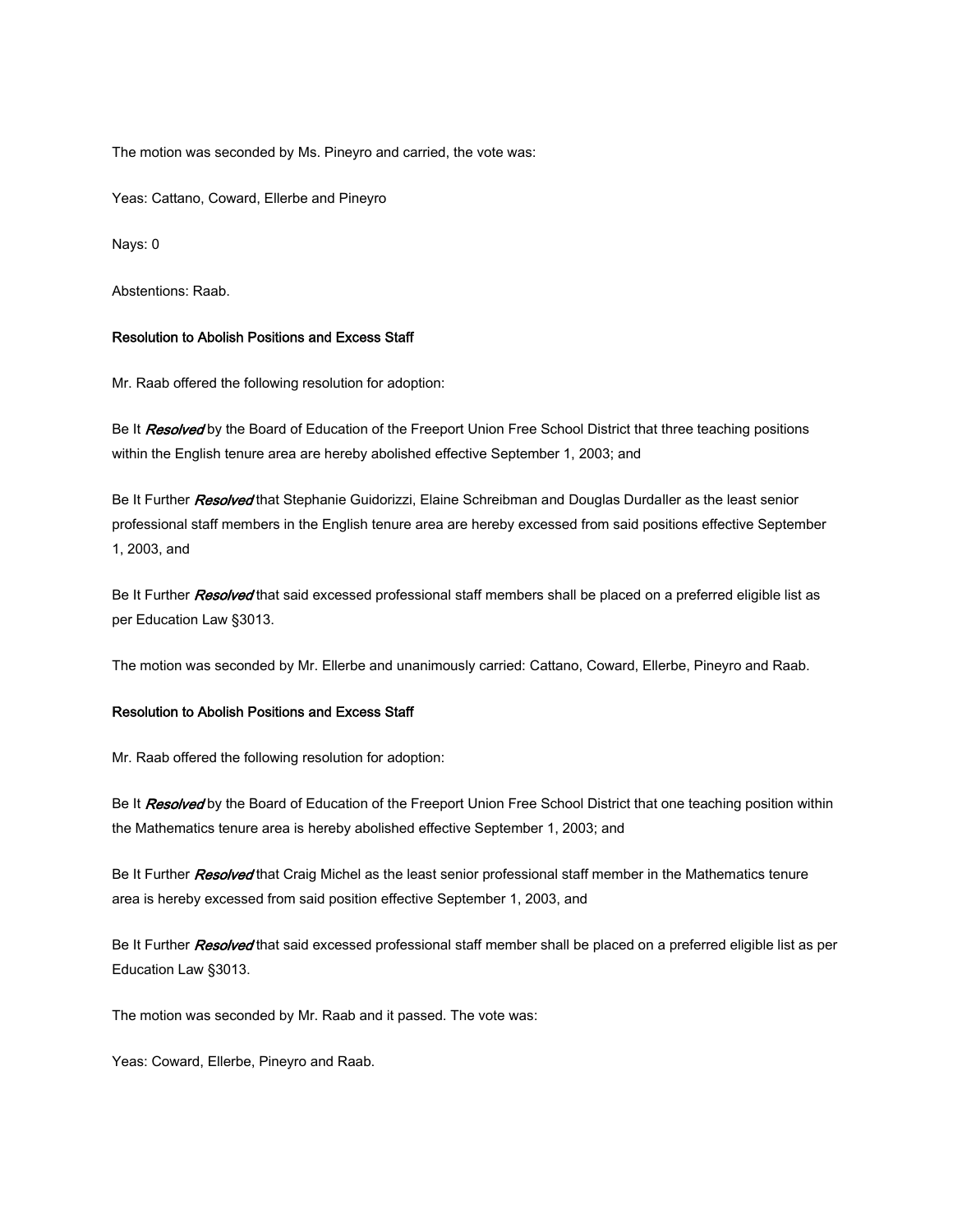Nays: 0.

Abstentions: Cattano.

## First Reading of the Revised Student Attendance Policy

Ms. Pineyro offered the following resolution for adoption:

Be It Resolved by the Board of Education of the Freeport Union Free School District that as a first reading the Board of Education of the Freeport Union Free School District hereby acknowledges the receipt of and has had the opportunity to review the proposed Revised Student Attendance Policy as attached.

The motion was seconded by Mr. Raab and unanimously carried: Cattano, Coward, Ellerbe, Pineyro and Raab.

# Adoption of the Vision Statement

Mr. Raab made the following motion:

Be It Resolved by the Board of Education of the Freeport Union Free School District that the following vision statement be adopted:

> The vision of the Freeport Public Schools is to inspire in all the desire to learn and succeed.

Our schools will be safe learning communities that celebrate our achievements and encourage active partnerships with families and the entire community. We will empower students to embrace the challenges and opportunities of the future.

The motion was seconded by Dr. Cattano, and a discussion took place.

The Board then voted, and the motion unanimously carried: Cattano, Coward, Ellerbe, Pineyro and Raab.

# Ratification of a Memorandum of Agreement